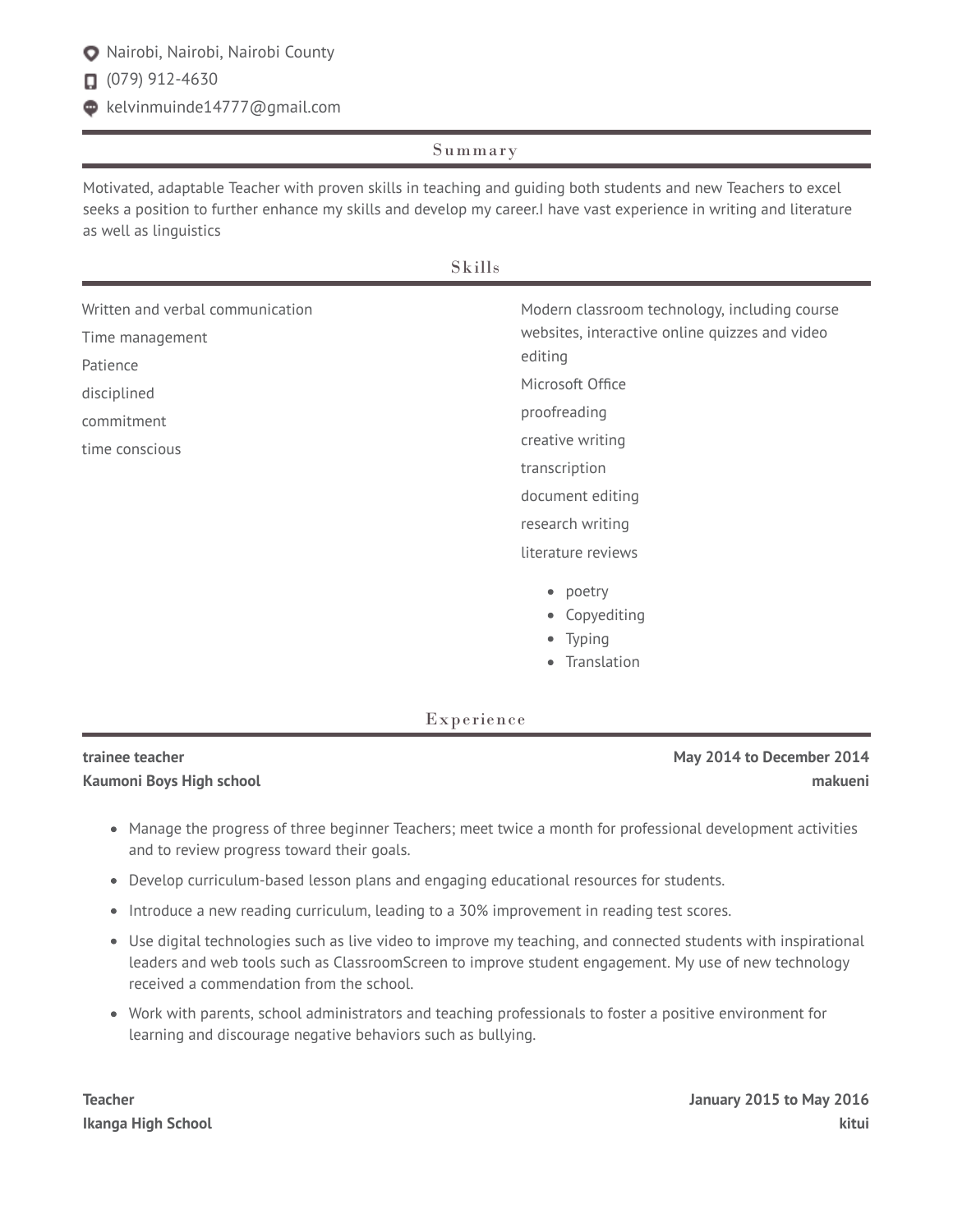- Assessed and managed the progress of 25 students. Developed lesson plans that covered all aspects of the curriculum and created resources for lessons that engaged and motivated students.
- Identified students who needed additional support and provided necessary guidance.
- Simplified or extended lesson plans in line with student feedback and current events. Used ClassroomScreen to improve the learning experience and received a commendation for maintaining a high level of student engagement from the school.
- Systematically provided resources to students and helped them to prepare for their examinations.
- Met with parents, school administrators, and colleagues and collaborated with them to implement activities that improved the educational environment. Started a class blog to improve communication with parents that is being used by the school as a template for other class blogs.
- Collaborate with teachers and counselors to provide a quality educational experience both inside and outside the classroom
- Coordinated author visits to grow students' love of literacy and encourage them to consider career paths relating to writing or publishing

#### **Teacher January 2018 to December 2018**

# **Ngaikini secondary school**

- Helped to create a positive educational environment for students with lesson plans, targeted teaching methodologies, motivational activities and guidance.
- Paired with mentor Teacher in beginning Teacher program. Collaborated with colleagues to ensure that the lesson plans covered the curriculum.
- Documented student performance in lessons. Held parent-teacher conferences and open houses.
- Refined lesson delivery and applied effective teaching methodologies.
- Consulted with senior colleagues to provide extra support to challenging students.

### Education

## **Bachelor's: Education english and literature May 2011 to November 2018 Kenyatta University nairobi**

I underwent an extensive training on communication -hiv/aids -critical thinking -linguistics -education management and policies -leadership -psychology of education -history of education and -educational statistics